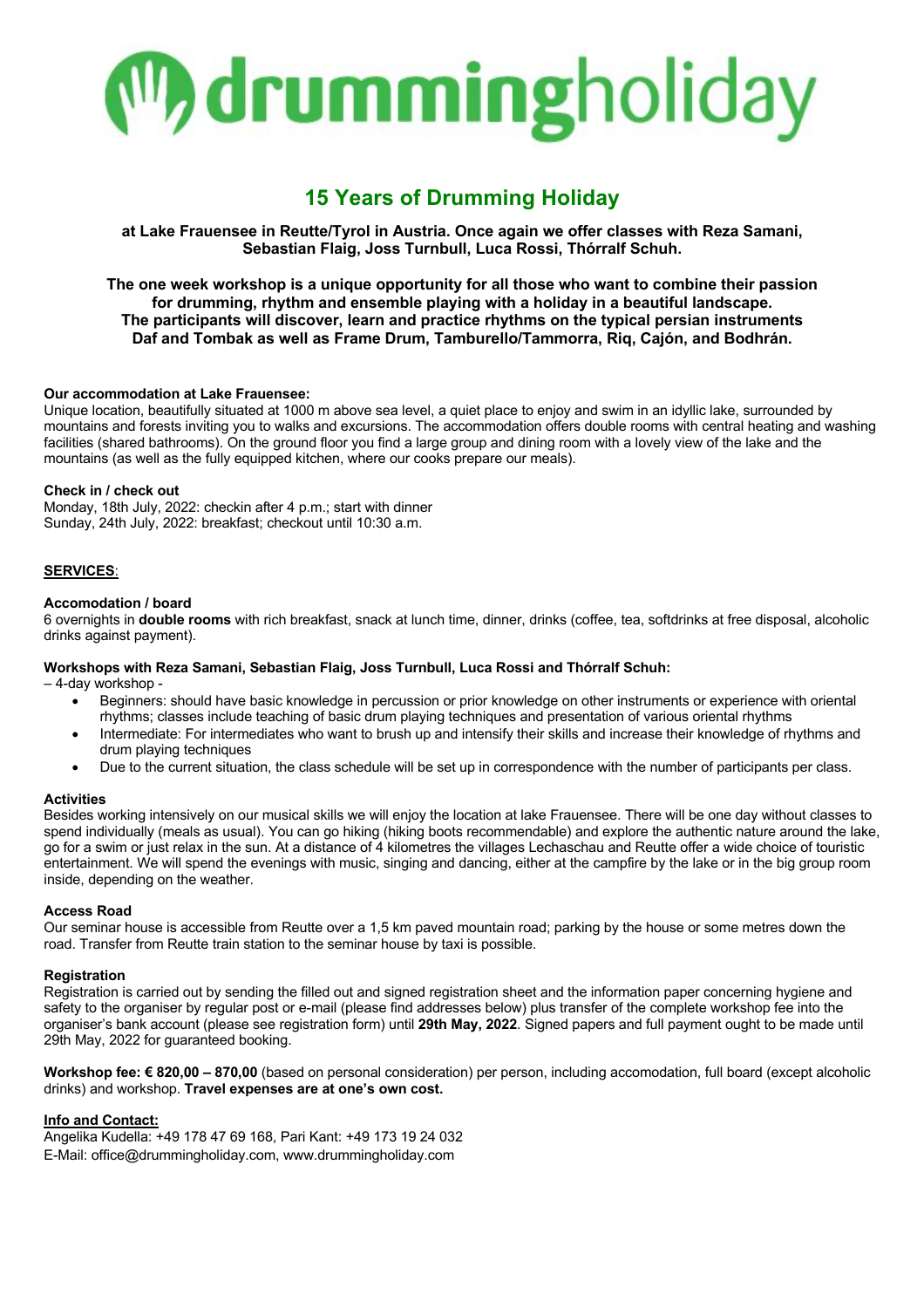## **M**drummingholiday

## *Holiday and Percussion at lake Frauensee – Information sheet*

**Workshop with Reza Samani, Sebastian Flaig, Joss Turnbull, Luca Rossi, Thórralf Schuh**

**Date:** 18th – 24th July, 2022

#### **Terms and conditions:**

**(1) Written registration** and **full payment** of the participation fee of **€ 820,00 – 870,00** (based on personal consideration) to our (the organiser's) account (please see below) need to be made **not later than 29th May, 2022** for guaranteed booking. Travel expenses are at one's own account.

(2) **Cancellations** from the participant's side must be submitted to the organiser **within 14 days** after confirmation of the application. Already settled payments will be refunded (minus a processing fee of € 80,00). Thereafter no refunds will be made (exception see article [3]). For cancellations received by the organiser after 29th May, 2022 no refunds will be made.

**(3) Cancellation:** Should the workshop be cancelled after 29th May due to a change of the situation caused by the Corona-pandemic, a reimbursement (minus a fee for non refundable costs) will be made. If the workshop must be cancelled after arrival or participants need to leave before the end of the week due to pandemic related reasons, no reimbursement will be made. Travel expenses are generally excluded from reimbursement. (If you plan to come by train, please try to book refundable tickets.)

**(4) Disclaimer:** Participation is at one's own risk, we (as organisers and hirer of the house) do not assume liability for any damage or harm suffered (be it material, physical, or mental) during or as a result of participating in the workshop. This applies especially to any kind of damage or harm and/or possible resulting health problems related to the Coronapandemic, but also generally. We also do not assume any liability in case of accident or theft in the buildings and on the entire site.

**(5) IMPORTANT NOTE:** Both our seminar houses at lake Frauensee are absolutely non-smoking houses. This means that in both entire buildings (including toilets, bathrooms etc.), **smoking is strictly forbidden**. Since **lake Frauensee is a nature protection area**, cigarettes must not be thrown to the ground in the outdoor areas (terrace, area behind and between the houses); ashtrays will provided in sufficient number. Please help us to respect the nature and also keep in mind that we would like to come back to Frauensee in the next year!

**(6)** Due to the special situation within the Corona-pandemic, provisions for hygiene and safety will be installed. Please read and sign the attached **paper »Information concerning hygiene and safety«** and return it to us together with your registration. Please note that the pandemic is a volatile situation and provisions for safety and hygiene may be updated or changed. With your signature you confirm that you have read and understood all information and will observe these measures and rules as well as additional or changed measures and rules which might become necessary on short notice. We reserve the right to exercise property rights and cancel the workshop or ask participants to leave before the end of the workshops if safety demands it. Evaluation and decision of these questions shall be on us as organisers and hirer of the house.

**(7) Classes:** Instruments taught will be Daf, Tombak, Framedrum, Riq, Bodhrán, Tamburello/Tammorra and there will be workshops for TaKeTiNa as well as classes which are not limited to one type of drum. The class schedule will be set up in correspondence with the number of participants per class. (Classes may overlap.)

**(8) Vaccination/immunity:** As of today (28th March, 2022) each participant needs to be fully vaccinated (with booster). All regulations and provisions are subject to change on short notice with the pandemic situation. Changes do not constiute the right for the participants to step down from contract or to reimbursement from payments already made.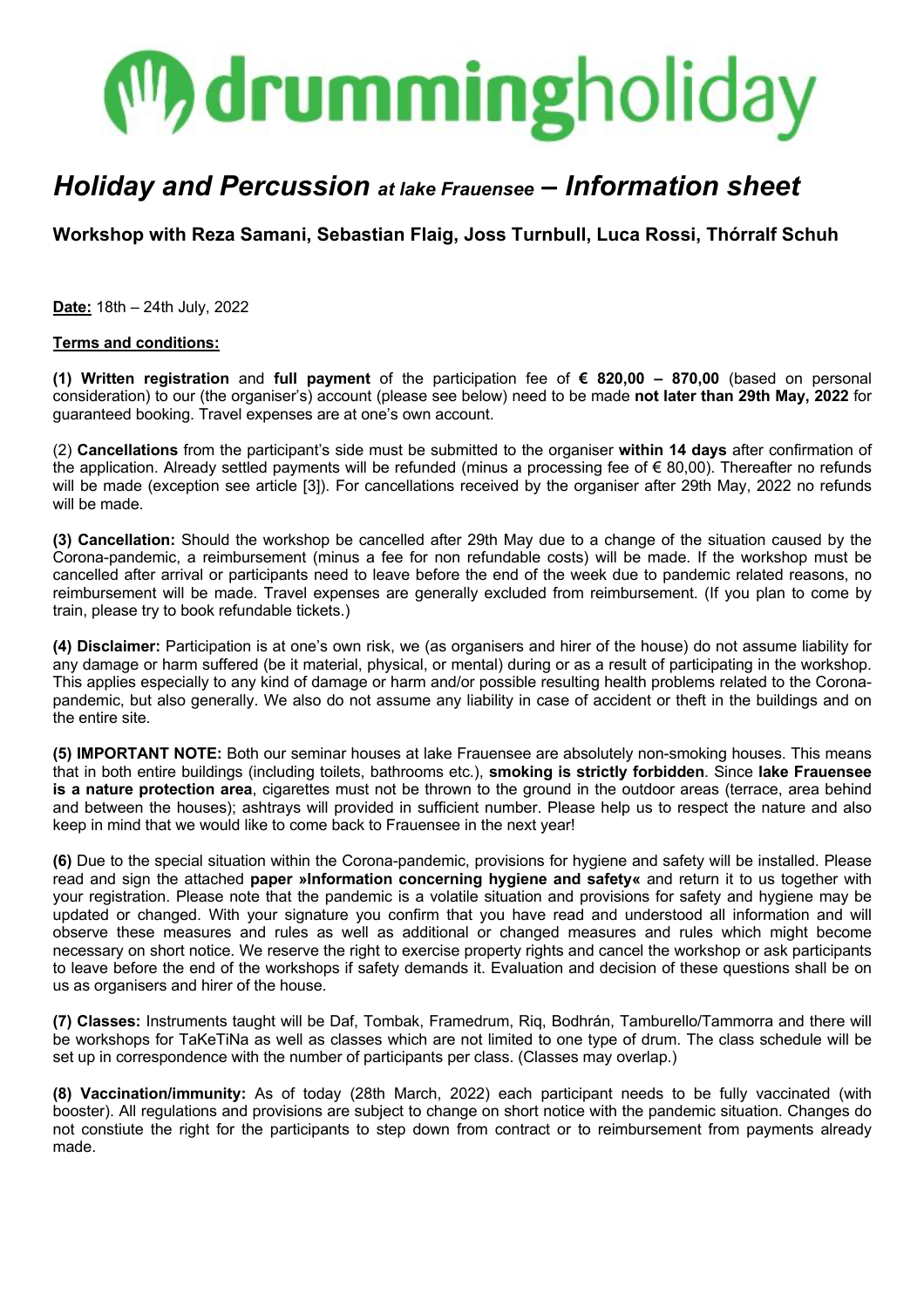

## **Binding Registration**

| for the Workshop with Reza Samani, Sebastian Flaig, Joss Turnbull, Luca Rossi, Thórralf Schuh                                                                                                                                                                                                                                                           |                |            |                   |
|---------------------------------------------------------------------------------------------------------------------------------------------------------------------------------------------------------------------------------------------------------------------------------------------------------------------------------------------------------|----------------|------------|-------------------|
| 820,00 - 870,00 € (according to one's own consideration) package Price for workshop (6 days),<br>$\Box$<br>accomodation and board (start: 18th July, 2022 with dinner, end:<br>24th July, 2022 after breakfast)                                                                                                                                         |                |            |                   |
|                                                                                                                                                                                                                                                                                                                                                         |                |            |                   |
|                                                                                                                                                                                                                                                                                                                                                         |                |            |                   |
|                                                                                                                                                                                                                                                                                                                                                         |                |            |                   |
|                                                                                                                                                                                                                                                                                                                                                         |                |            |                   |
|                                                                                                                                                                                                                                                                                                                                                         |                |            |                   |
| (The information concerning date of birth, nationality and number of passport or identity card are required for registration of the participants<br>at »Spielkultur« [the association that is the owner of the houses at lake Frauensee]. We affirm that all data are treated confidentially and<br>never passed to other parties.)                     |                |            |                   |
| meat: yes $\Box$   no $\Box$ fish: yes $\Box$   no $\Box$ (please specify for the menu design)<br>I eat:                                                                                                                                                                                                                                                |                |            |                   |
| I will be fully vaccinated at time of arrival: yes $\Box$ (please bring vaccination document with you)                                                                                                                                                                                                                                                  |                |            |                   |
| I would like to take the following class(es):                                                                                                                                                                                                                                                                                                           |                |            |                   |
| Daf                                                                                                                                                                                                                                                                                                                                                     | <b>Tombak</b>  | Frame drum | <b>Tamburello</b> |
| <b>Riq</b>                                                                                                                                                                                                                                                                                                                                              | <b>Bodhrán</b> | Cajón      | <b>TaKeTiNa</b>   |
| (Please indicate »B« for beginners, »A« for advanced; classes may overlap.)                                                                                                                                                                                                                                                                             |                |            |                   |
| Please bring your own instruments as possible; a limited number of instruments will be at disposal on request.                                                                                                                                                                                                                                          |                |            |                   |
|                                                                                                                                                                                                                                                                                                                                                         |                |            |                   |
| With my signature I accept the above mentioned terms and conditions. I confirm that I have taken note of and<br>agree to the attached information sheet and the paper concerning hygiene and safety and am fully aware of<br>the information about immunisation/vaccination and that smoking is prohibited in both seminar houses<br>without exception. |                |            |                   |
| Date:                                                                                                                                                                                                                                                                                                                                                   |                |            |                   |

**Account holder:** Samani & Kudella GbR | **IBAN** DE57370501981930653439 | **BIC** COLSDE33 **Reason for transfer:** »First name« + »name« + »Drummingholiday 2022«

#### **Info and Contact:**

Angelika Kudella: +49 178 47 69 168, Pari Kant: +49 173 19 24 032

E-Mail: office@drummingholiday.com | www.drummingholiday.com